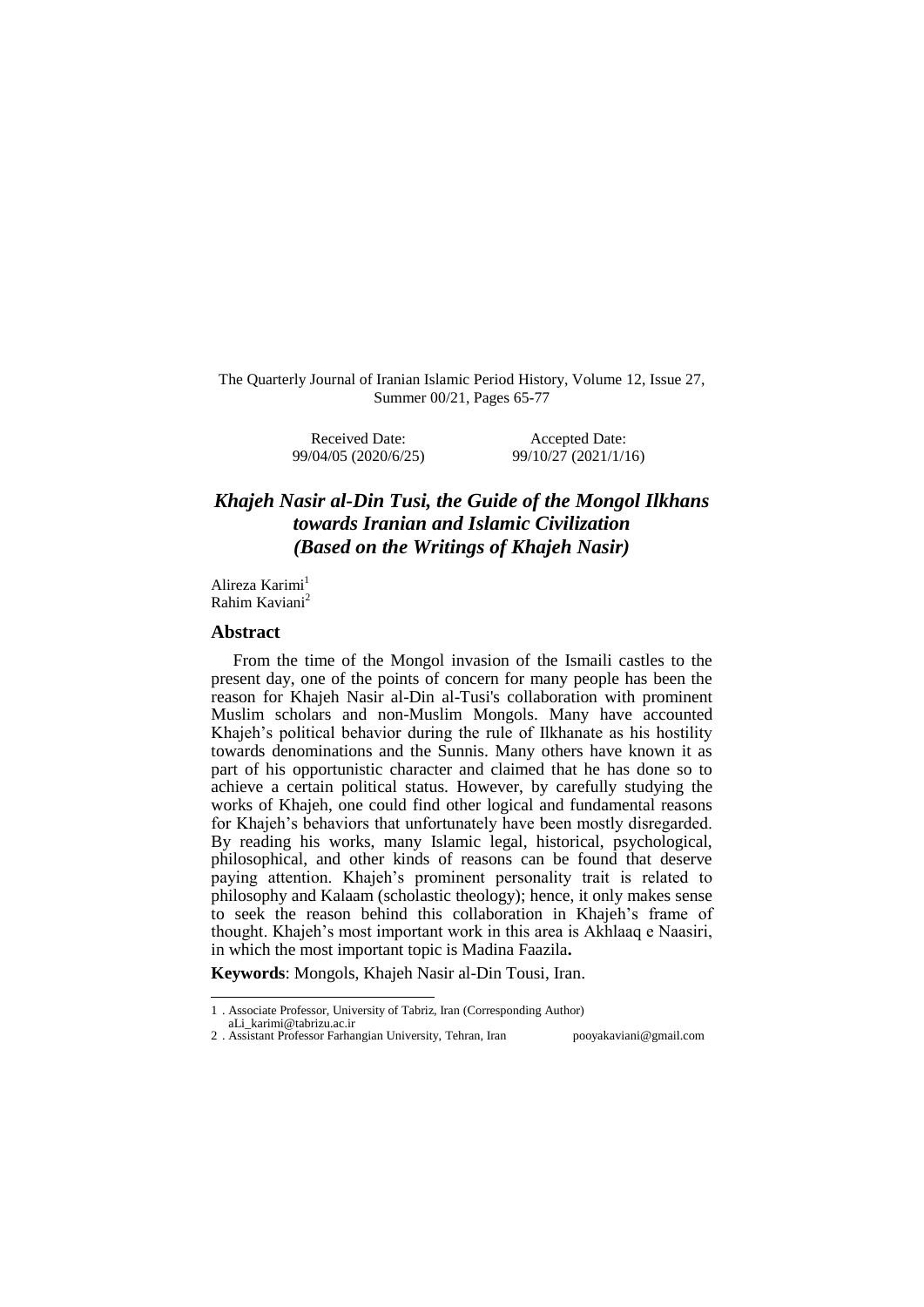#### **Introduction**

The massive casualties and destructions that Mongols' aggression against Iran caused at the beginning have shadowed over the historians' minds and unfortunately led to the misconception that Mongols' period lacked any valuable achievements and does not hold any importance or value for attention. This is while looking at this period with an objective point of view reveals many invaluable material and spiritual gains for Iranians during this time that our ancestors would have understood if they distanced themselves from thee irrational stereotyped biases and scrutinized carefully. They could have helped Iran to have a multidimensional development through conservation, continuation, and evolution of the mentioned-above legacies.

One of the elements of these valuable legacies is the fundamental thought frames and pragmatic yet logical methods used by great figures of Iranian history when confronting the problems of the society. The thought frame and political attitude of Khajeh Nasir al-Din Tousi, the well-renowned Persian scientist, astronomer, philosopher, scholastic theologian, and Islamic legal specialist, with Mongol non-Muslim Ilkhanate who were not exposed to any form of Islamic civilization deserves much attention and deliberation. We learn about this important issue through comparing and corresponding Khajeh's political behavior and written works. He has many books, but the one that is helpful for this objective is his *Akhlaaq e Naasiri*. Part of this book is dedicated to municipal politics, which follows a political-moral theme. Although not all the themes and subjects of this book were invented and created by Khajeh and he was not the first person to point out many of them, as some of them can be found in the works of Ibn-Maskooye, al-Farabi, and Plato, there is no doubt in the authorship of *Akhlaaq e Naasiri* by Khajeh Nasir al-Din Tousi. More than any of his other works, this book helps us in understanding the reasons behind Khajeh's political behavior. Though the book does not provide us with much help to understand other reasons behind Khajeh's political behavior, such as historical, psychological, or religious reasons, it guides us to a reason based on which Muslim scholars rarely acted in collaboration with non-Muslim Mongols. Therefore, just as we need to refer to *Sharaye' al-Islam* if we are to comprehend the reasons behind the political behavior of scholar Helli,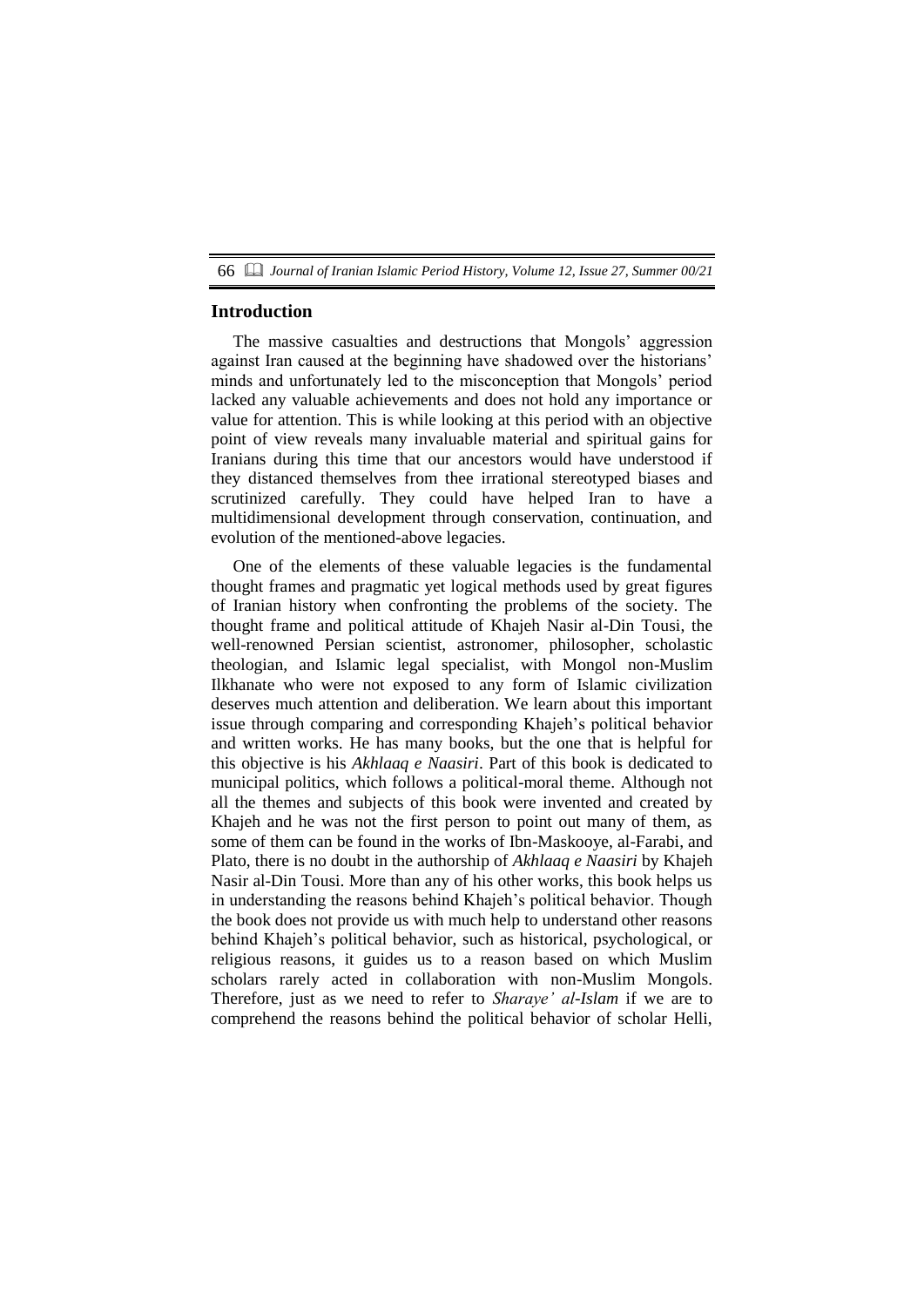| Khajeh Nasir al-Din Tusi, the Guide of the Mongol Ilkhans | $\Box$ 67 |  |
|-----------------------------------------------------------|-----------|--|
|-----------------------------------------------------------|-----------|--|

the infamous Islamic legal specialist of the same period, or refer to *al-Lama' al-Dameshqiyah* for Shahid Aval, we have to study *Akhlaaq e Naasiri* in case of Khajeh. In this book, the subject of "Madina Faazila" (utopia) is the cornerstone and perhaps all other subjects and topics are built around it. Hence, the topic of Madina Faazila has been Khajeh's most important theoretical principle behind his political performance.

Collection of paradoxes and their active presence in human life have been a topic of interest since the earliest times. Ever since, the wise people of societies have recognized not only humans, but also the whole universe as full of, and integrated with, paradoxes. Many of them have recognized as human's duty to know them and use his free will to choose the right way that leads to prosperity. Early philosophers in ancient Greek, such as Plato, or in the Islamic world, such as al-Farabi, and then in mid-Islamic period, such as Khajeh Nasir, have all clearly explained the world order on the same basis. In their collective opinion, humans' civil life can be divided into two parts: one Faazila city, and one non-Faazila city. Therefore, we are aiming here to analyze the role of Khajeh Nasir's belief in Madina Faazila in his collaboration with non-Muslim Ilkhanate, and show that his particular political attitude was not due to Shi'ite anger or sectarian hostilities against Sunnis, but to a very exquisite, significant, and epistemological basis.

### **Review of Literature**

-

Numerous books and articles have been written about Khajeh Nasir al-Din al-Tusi. Razavi (2013) has written several articles about Khajeh, among which is the article on the discourse of restraint in the non-Muslim era<sup>1</sup> of the Ilkhans which is somewhat closer to the subject of this article. But he has not specifically dealt with the role of Khajeh in leading the Ilkhans, relying on his book entitled, "Nasirean Ethics" with the focus on the utopia. Many articles have been published about the utopia from the point of view of Khajeh, but none of them have addressed the purpose of Khajeh to re-discuss the issue of the utopia in the time of Hulaku. He wanted to educate the Mongols about the proper way of governing.

<sup>1.</sup> Razavi, Seyyed Abolfazl (2013). Nasir al-Din Tusi and the discourse of restraint in the non-Muslim era of the Ilkhans. *Scientific and Research Quarterly of the History of Islamic Culture and Civilization, 4*(13), pp. 93-108.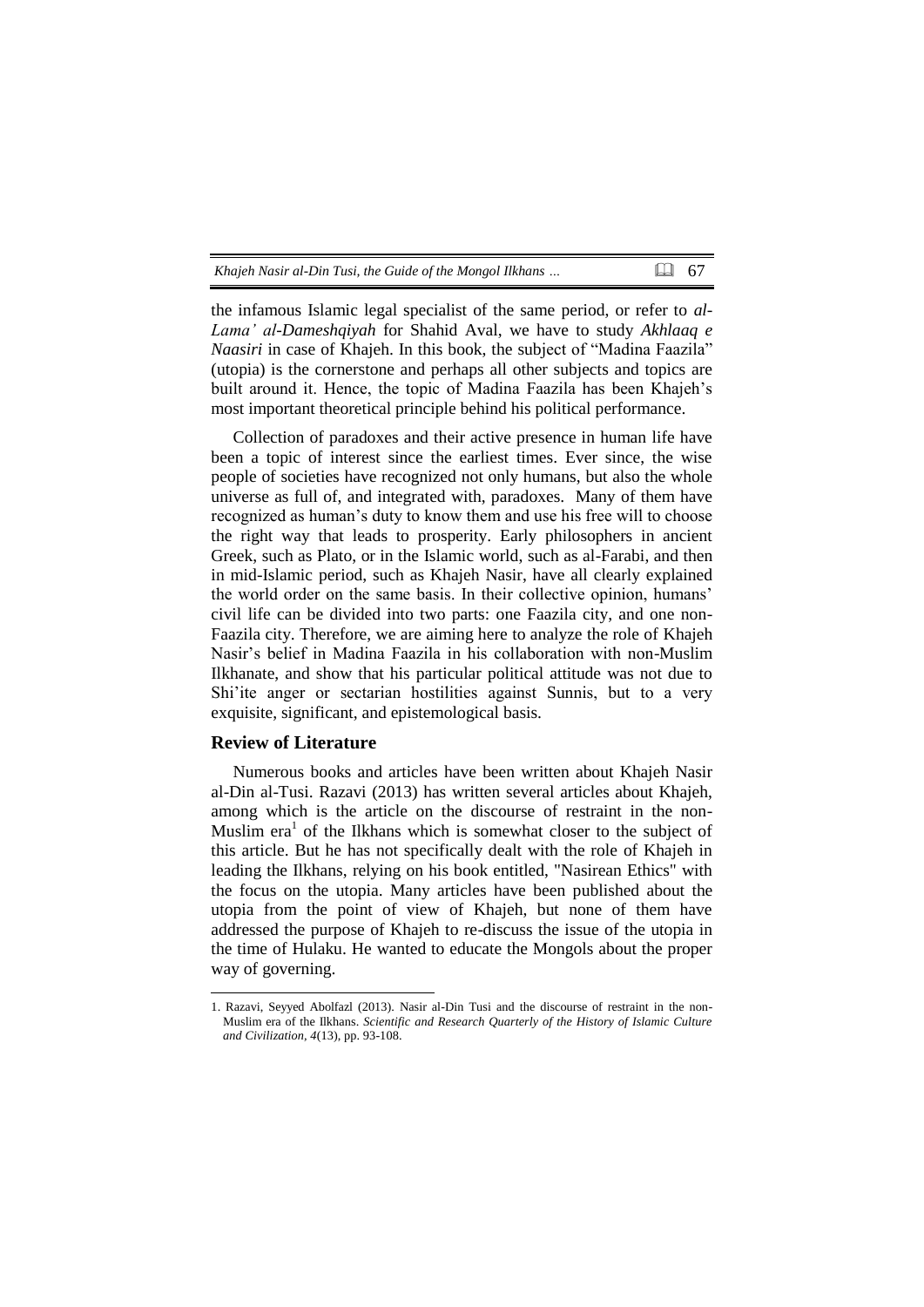### **Khajeh Nasir al-Din Tousi before and after Mongols' Aggression**

Khajeh Nasir al-Din Muhammad Tousi (death at 672 AH), was born in Jamadi al-Aval of 597 AH in Jahrood of Qom or in Toos. His father, Muhammad Ibn-Hasan, was one of the famous Islamic legal specialists, scholars, and specialists in religious narratives in Toos. Khajeh spent his childhood and adolescence years studying in the classrooms of wellknown teachers and mastered different fields of literature, Islamic narratives, Islamic law, Hikmat (a form of philosophy), theology, mathematics, astronomy, and natural sciences; yet his fame mostly came from rational fields of philosophy and Kalaam (scholastic theology) to which he confesses himself: "Because my inner tendency was toward distinguishing right and wrong, I deliberated in fields such as Hikmat and Kalaam." (Tousi, 1956, p.39) Throughout his life, Khajeh brought together many invaluable books, such as *Tajrid al-E'teqad va Qava'ed al-A'qayed, Fosool al-A'qayed va Resale Imamat, Sharh al-Ishaaraat e Ibn-Sina,* translation of Ibn-Maskooye's *Taharat al-Iraq, Akhlaaq e Naasiri* that is somehow a supplement to Ibn-Maskooye's book, *Resale Mo'ayene, Akhlaaq e Mohtashami, Rozat ol-Qoloob, Asas al-Iqtibas, Resale Tavala va Tabara, Tahrir e Majisti, Tahrir e* Euclid, Tahrir e Akar Manalaus, and Resale Matloob al-Mo'menin.

Before Mongols' aggression, Khajeh Nasir had voiced his interest in connecting to the people of power at the time of Ismailies or Abbasid Caliphate several times and had spent many years in the castles of Ismailiyeh, maximizing his use of the scientific context available there and creating valuable works. With Hulagu Khan's capture of the castles of Ismailiyeh, Khajeh surrendered and was spared from being killed because of his certain skills, particularly in the field of astronomy; he even gradually grew closer to Hulagu Khan and was appointed as his minister and counselor. The Shia Khajeh Nasir could offer valuable services to the Islamic world through this collaboration with Hulagu. First, he mostly prevented mass murders of ordinary people. Second, he saved the lives of many Muslim, and particularly Shia, scientists and scholars and even brought them to the scientific centers that he had created himself, provided them with privileges and endowments, and encouraged them to produce as much knowledge in different areas as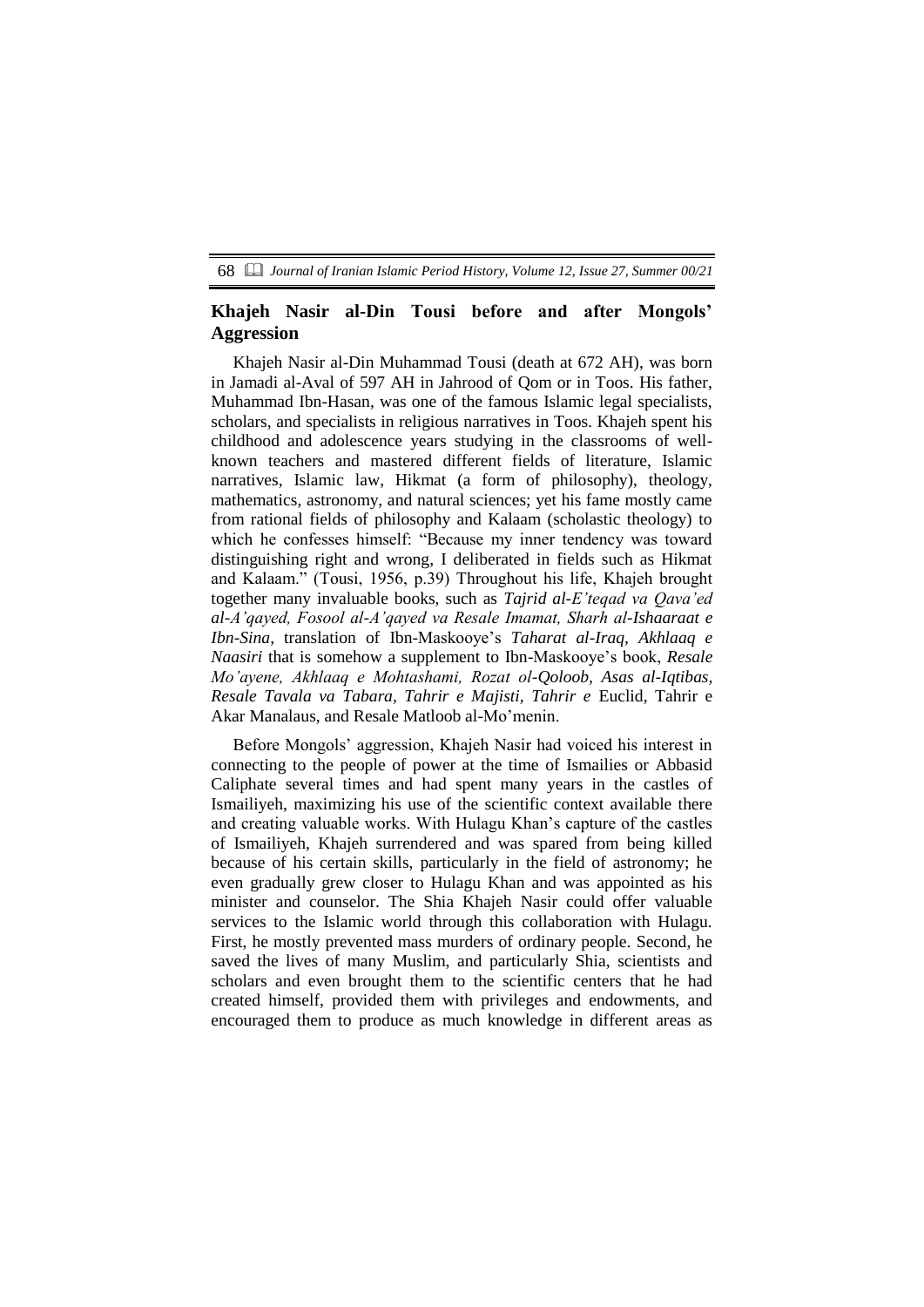| Khajeh Nasir al-Din Tusi, the Guide of the Mongol Ilkhans | 国 69 |  |
|-----------------------------------------------------------|------|--|
|-----------------------------------------------------------|------|--|

possible. Third, he spared the Islamic civilization from being destroyed by Mongols who lacked a highly respected culture and civilization and gathered thousands of copies of books that were about to be destroyed in scientific centers such as the Maragheh Observatory. Fourth, he strengthened the Shi'ite tradition in different ways, including: (1) improving religious schools in different places, particularly in the city of Helleh, (2) returning the donated properties of Shias to Shia guardians, (3) helping authors in bringing together many works on Shia beliefs, (4) selecting Shia scholars, scientists, and bureaucrats and introducing them to the Mongol administrative system for appointment to important Shia positions. Fifth, he familiarized the Ilkhanate with Islam, its laws, and the Shi'ite tradition, and caused their support of Shias.

It can be said that Khajeh Nasir al-Din Tousi was the savior of Islamic sciences, sciences that were on the verge of disappearance because of Mongols' aggression. Khajeh's services to the Islamic world are undeniable, but since the capture of Baghdad and the death of the last Abbasid Khalifa, ordered by Hulagu, is known to have related to and pended on Khajeh's opinion and insistency, many were caught in a political movement, consciously or unconsciously, that aimed at misrepresenting and undervaluing Khajeh's great role in reviving, improving, and developing the Islamic civilization.

### **Politics in Khajeh Nasir al-Din Tousi's Opinion**

In Khajeh's point of view, politics is an inseparable part of humans and their being. In his opinion, humans are naturally and fundamentally social and civil, because they have to communicate with each other throughout life. Via this communication, they eliminate each other's basic needs and collaborate with each other. For this goal to be realized, this connection shall be organized and the way it should be organized is for every person to hold their own distinctive position. This is how Madina (city) will be created and the truth behind "Humans are naturally civil" be realized (Tousi, 1994, p. 251). In Khajeh's opinion, in this Madina "there is a requirement for some sort of maneuver that convinces people of the position they deserve, gives them their share, prevents one from encroaching or seizing others' rights, and makes them work in a job where they are responsible for acts of assistance; this maneuver is called politics." (Tousi, 1994, p. 252) Therefore, in Khajeh's opinion politics is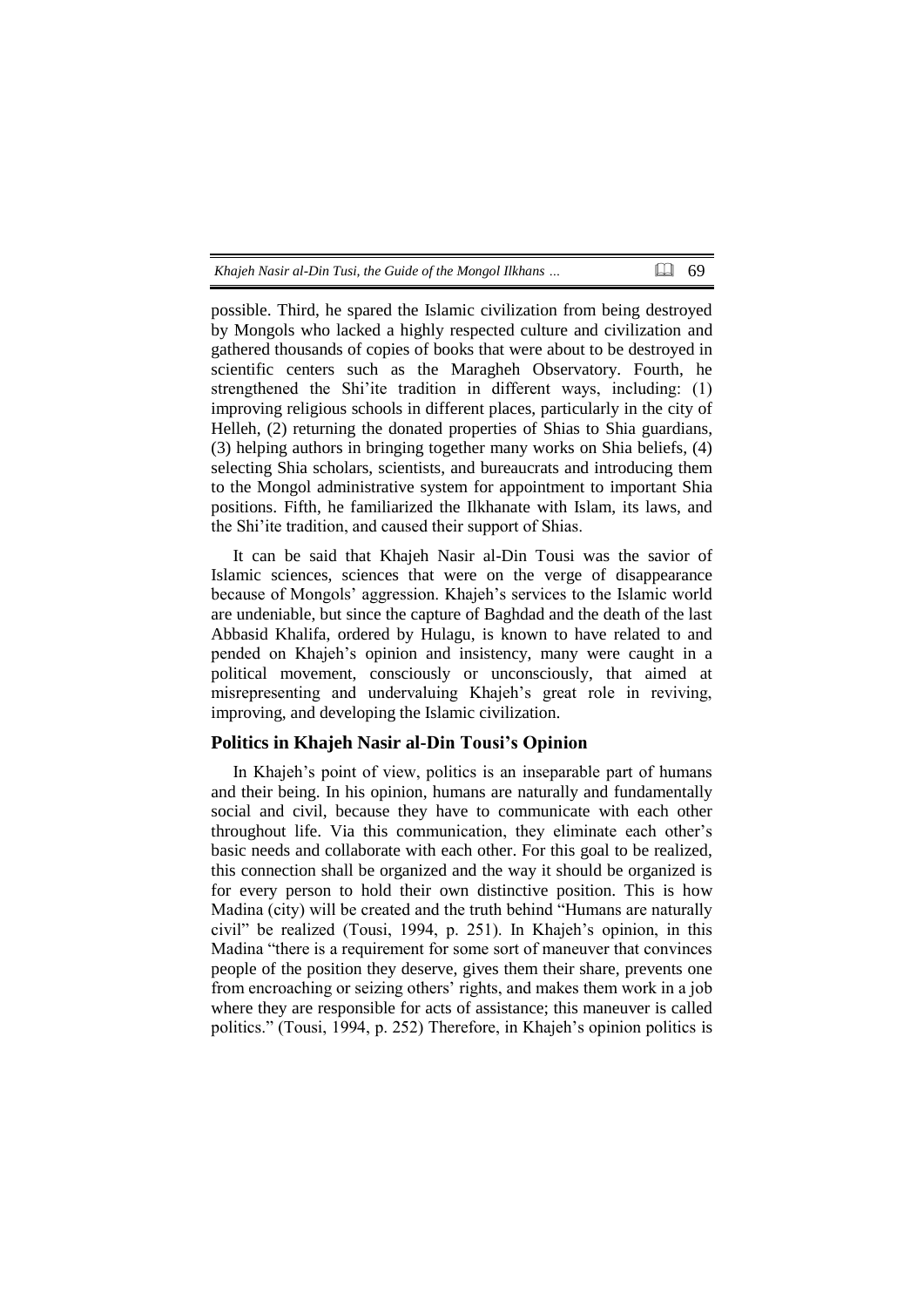necessary and essential for Madina, based on which justice will be delivered in the city; hence, the true objective that is virtues will be achieved. At the top level, one tries to bring others toward virtuousness as well (*Ibid*, p. 70). Therefore, in Khajeh's point of view, humans cannot escape politics since earning virtuousness is one of their natural desires.

In Khajeh's view, humankind inevitably has to have knowledge of good and evil, and prosperity and misery, and after gaining the knowledge, has to work towards prosperity. In fact, in Khajeh's view, politics is regulating the relationships of the people in society and bringing justice to them. To achieve this goal through rationality, laws shall be made with humans' best interest in mind (*Ibid,* p. 304). In Khajeh's opinion justice will not be realized unless an integration of rationality and religious law occurs (Tousi, 1956, chap. 34). Hence, only someone can try to bring justice to a society who, in addition to being rational, has sufficient knowledge of Islamic law. Naturally, in Islamic law, it is a duty to correct the matters of Muslims, arrest them, and follow on the issue of Haq on-Naas ("The right of the people", the term is used when one's right is taken away undeservingly). Such policies are the "highest" politics (politics faazila), aiming to create Madina Faazila; a Madina in which there will be no sign of corruption, tyranny, encroachment, domination, greed, lechery, and more.

#### **A Deserving Ruler in Khajeh's Opinion**

Khajeh spent a great deal of his life in a period when Iran's rulers only knew force. In fact, the rulers were mostly powerful people lacking knowledge and culture, holding positions in the political system. In contrast to the ruling class, Khajeh believed in goal-oriented politics and that politics stay strong with wisdom. In his opinion, a wise man must be forward-looking, lawful, and just to be able to realize all of this. He believed that a wise ruler "… must demand people to abide by the rules of justice and virtue, because just as body finds stability in nature, and nature in self-consciousness, and self-consciousness in rationality, cities find stability in their monarchs, and monarchs in politics, and politics in wisdom. If wisdom is recognized in the city and righteousness respected, a system will be formed and virtuousness will be paid attention to. On the other hand, if wisdom distances, abasement of honor will happen and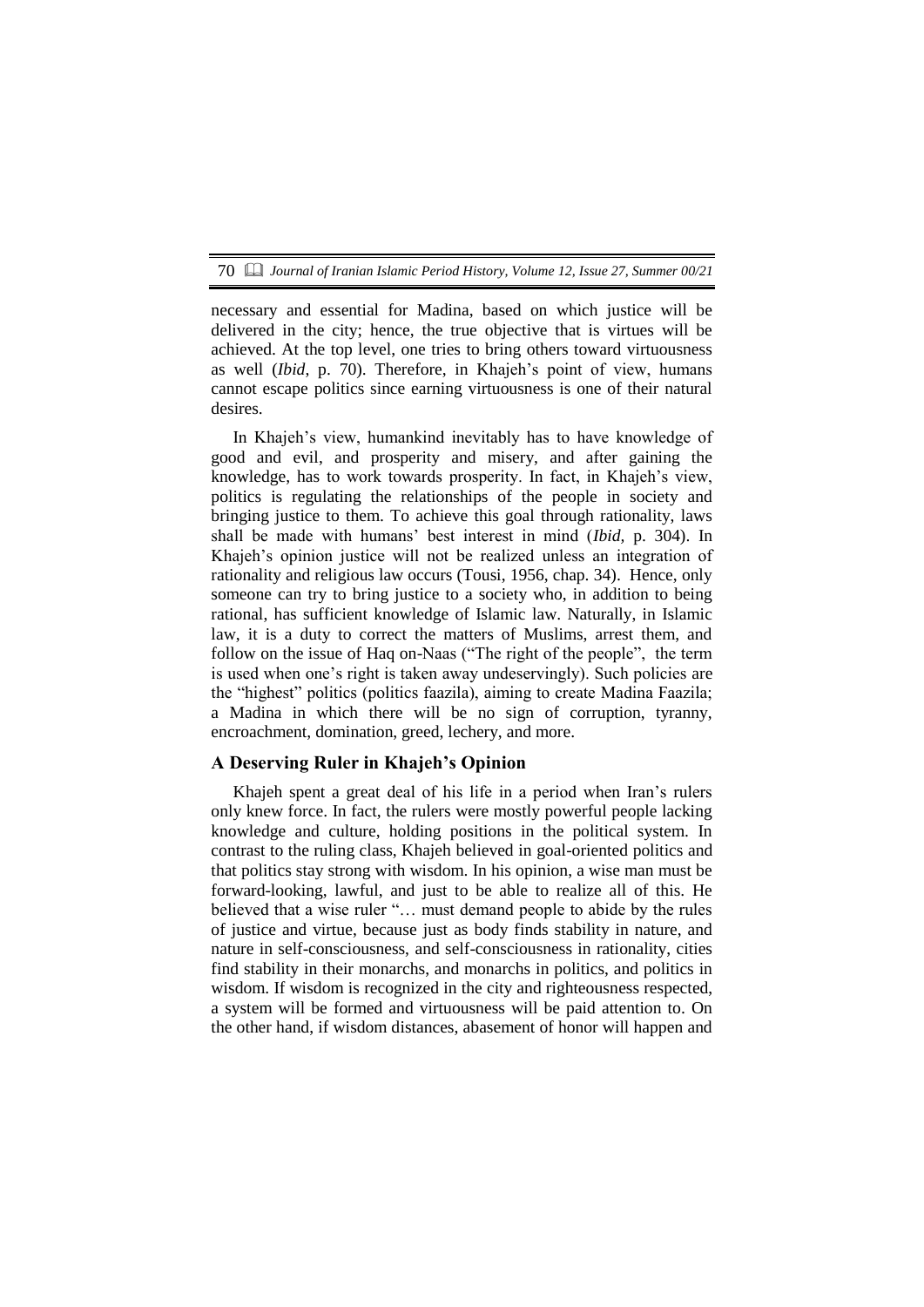| Khajeh Nasir al-Din Tusi, the Guide of the Mongol Ilkhans | $\Box$ 71 |  |
|-----------------------------------------------------------|-----------|--|
|-----------------------------------------------------------|-----------|--|

if honor is disrespected, the value of a land will be lost, and problems will rise, and the rites of friendship will be outdated, and a blessing will turn into a curse." (Tousi, 1994, p. 309) In this point of view, if a wise ruler bases his politics on wisdom, people will want wisdom and will begin behaving justly following their ruler's model, and hence, a society will be guided towards virtuousness. This is because in his opinion, "if the wisdom behind knowing things be what it should be, and if standing up and taking action be how it should be, it will reach the virtuousness that knows it as much as possible with human self-consciousness." (Tousi, 1998, p. 37) Therefore, it can be concluded that at a time when one's credit and significance depended on his force and power, and when the society was moving in an indecent path in terms of management, Khajeh had tried to enlighten the society and enforce or encourage undeserving people of power to change in some ways.

#### **The Horizon before Khajeh Nasir**

To clarify the different angles that can be taken to look at Khajeh's vision, his famous work *Akhlaaq e Naasiri* needs to be addressed; Khajeh's political philosophy is extensively explained in this book. In Khajeh's opinion, societies have different political systems that match their goals, and parts and structure of the society. Every one of these systems is different from others based on their ability to lead people to virtuousness. One of these systems is Madina Faazila. In "the highest city", people have good objectives and are far from evil, and since all have good end goals, their good behavior follows. Therefore, no tension or conflict is seen among people and being united as well as almsgiving is very bold among them. Hence, they are the most successful on the road to virtuousness and will eventually find prosperity, because their doings are based on justness and ingrained with wisdom: "But their majority vote was that believing in an origin and resurrection of people and deeds that happen in between the two were righteous and compatible, while their majority in terms of action was such that everyone knew one way to achieve virtuousness and the deeds by them were done in the context of wisdom, standing on self-cleansing, rational strength, and their destiny tied to the rules of justice and political conditions" (Tousi, 1994, p. 283). In Khajeh's opinion, the chiefdom of Madina Faazila should be in the hands of the wisemen, because they are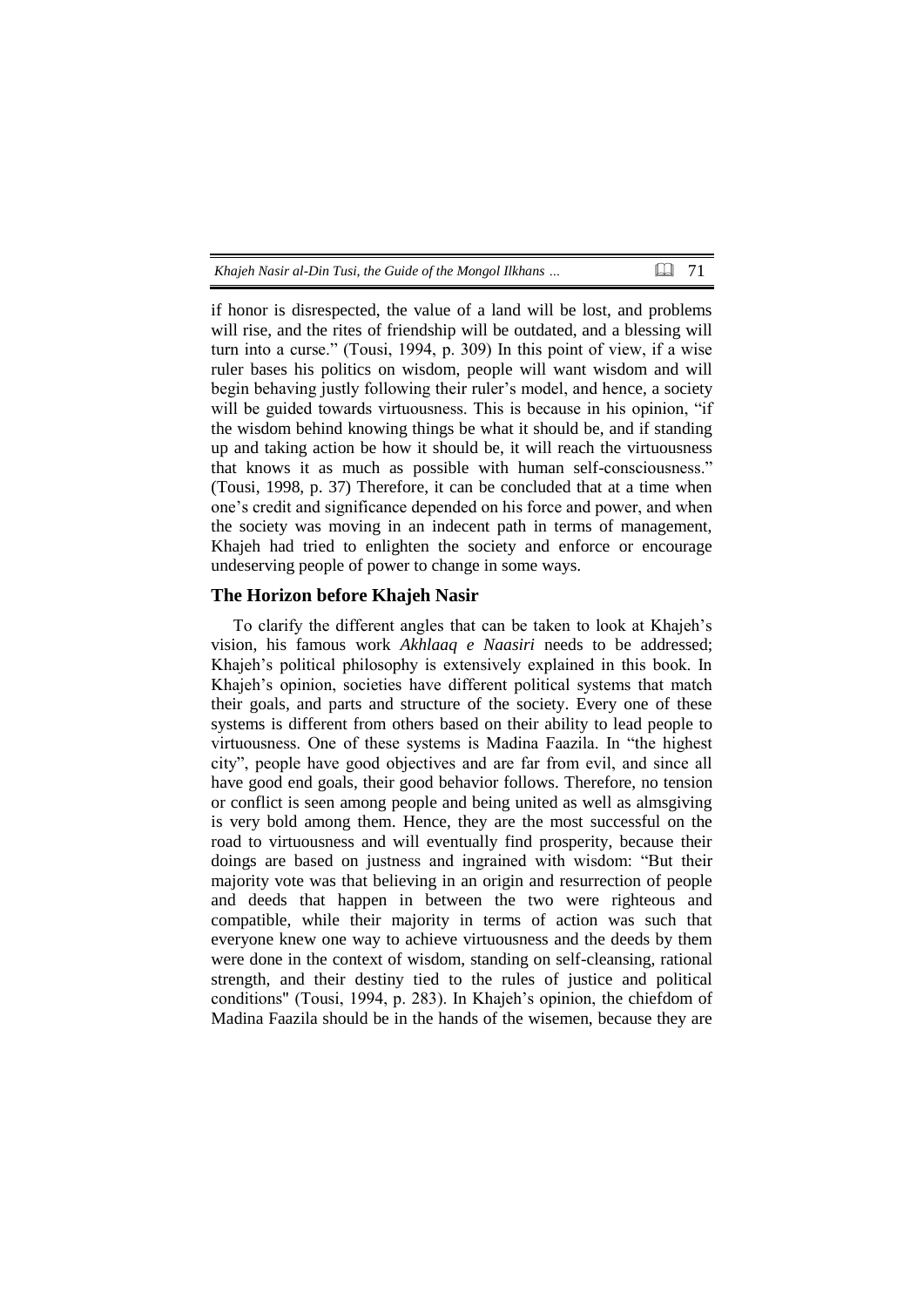qualified more than anyone to bring justice. Since they are merits themselves, they will put meritocracy high on their agenda: "The chief of Madina who is the leader, and who is the great monarch and the righteous chief of the chiefs, would bring every tribe to their own location and turf, and manage their superiority and service matters in a way that every people would be subordinates to another people and superiors to yet another, until it gets to a people who have no superiority and are absolute subordinates. The people of this Madina will be like the creatures of the world in terms of organization and each will be like a step of many steps of creation that fall between the first cause and the latest effect; and this is standing up to the divine tradition of absolute wisdom behind events." (*Ibid*, p. 305) He writes somewhere else, "The second condition in justness is to look into the moods and actions of the people of Madina and determine each person's status based on merit and talent." (*Ibid*, p. 284) Meritocracy is obvious in the above-mentioned passages; so, not only merits are distinctly defined in Khajeh's opinion, he also must be one of them and act on the details of this definition and appoint them to executive positions.

Khajeh's Madina Faazila acts as an abstract and mental picture that is placed before everyone and they can assess their own behavior with looking at it and try to get their actions closer to the idea. This duty is not just for politicians and rulers; all social classes must find this duty, act on it, and furthermore, try to awaken and enlighten others and take them with themselves. For example, he writes about educators and preachers, "They are the people who take the masses and the subordinates to added levels of virtuousness and invite the public of Madina to what the first tribe (the highest people) of Madina believes, so whoever has potential will rise from his status based on their advisement and counseling." (*Ibid*, p. 286) Khajeh believes in another responsibility for people, and particularly those involved in executive matters, and that is an attempt to promote justness in society. "A population that keeps justness among the people of Madina, who abides by the mandates of Islam in case of taking and giving sentences, and encourage equality and equity" (*Ibid*). Khajeh thinks that in Madina Faazila, the responsibility of the wise ruler is to come up with requirements and laws that lead people to prosperity, which is achieving virtuousness. Albeit, Khajeh does not comment on the process of coming up with these laws and does not say what the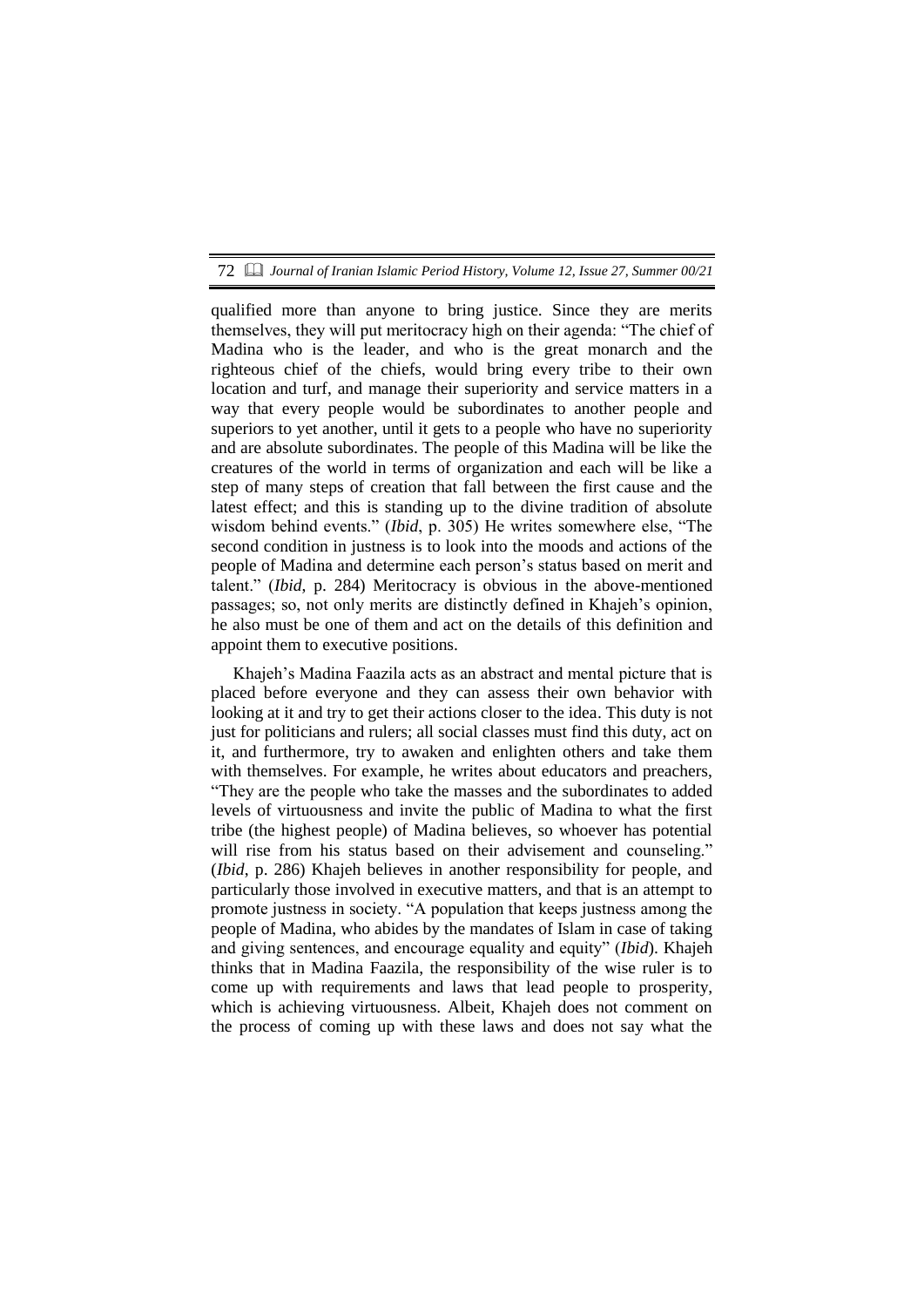| Khajeh Nasir al-Din Tusi, the Guide of the Mongol Ilkhans |  | $\Box$ 73 |  |
|-----------------------------------------------------------|--|-----------|--|
|-----------------------------------------------------------|--|-----------|--|

position of Islamic law or common practice is in this law making.

Khajeh Nasir accounts some characteristics for wise and highlyregarded (Faazilaneh) leadership of the society and says, "Who wants to rule must have seven properties: first, a sense of fatherhood; second, excellence in endeavors; third, consistency in opinion; fourth, full determination; fifth, patience in times of difficult sufferings; sixth, material wealth; and seventh, righteous supporters." (*Ibid*, pp. 301-302) He recognized every person with these conditions not just as qualified for, but as holding a duty to rule Madina Faazila. "Ruling is truly the right of a wise man who can heal when it is not well, and who can rise in rebellion…" (*Ibid*). This can be a narrative of Iran's situation at the time of Mongols.

Khajeh's political performance in Mongol period can be evaluated based on the subjects discussed above. Khajeh's political performance during the rule of Mongol Ilkhanate has actually been an attempt to get closer to creating a Madina Faazila, because he himself says that getting to know non-Faazila cities is a tool to better know Madina Faazila and trying to achieve it. "Societies are divided into two: … Faazila cities … [and] non-Faazila cities. Faazila cities are only one type, ... but non-Faazila cities are three types: first, Madina Jaahila (the ignorant city); … second, Madina Faasiqa (the sinful city); … and third, Madina Zaalla (the lost city). … Each one of these cities breaks into infinite subgroups… And the purpose of these cities is awareness to take other cities to that status with effort." (*Ibid*, p. 280) He writes somewhere else, "Creation of Faazila cities and chiefdom of valued people from necessary cities and cities of people is easier and more possible than from other cities." (*Ibid*, p. 289) Khajeh advises Abaqa Khan, the second Mongol Ilkhan, to be constantly patient and not get angry; he advises him to not breach the rights and livelihood of "charity givers", "orphans", "the property of those who are absent", and "the property donated to public".

Based on what mentioned above, it can be understood that Khajeh's intention from closeness to Mongols had been realizing the idea of Madina Faazila, because he believes that achieving it is possible.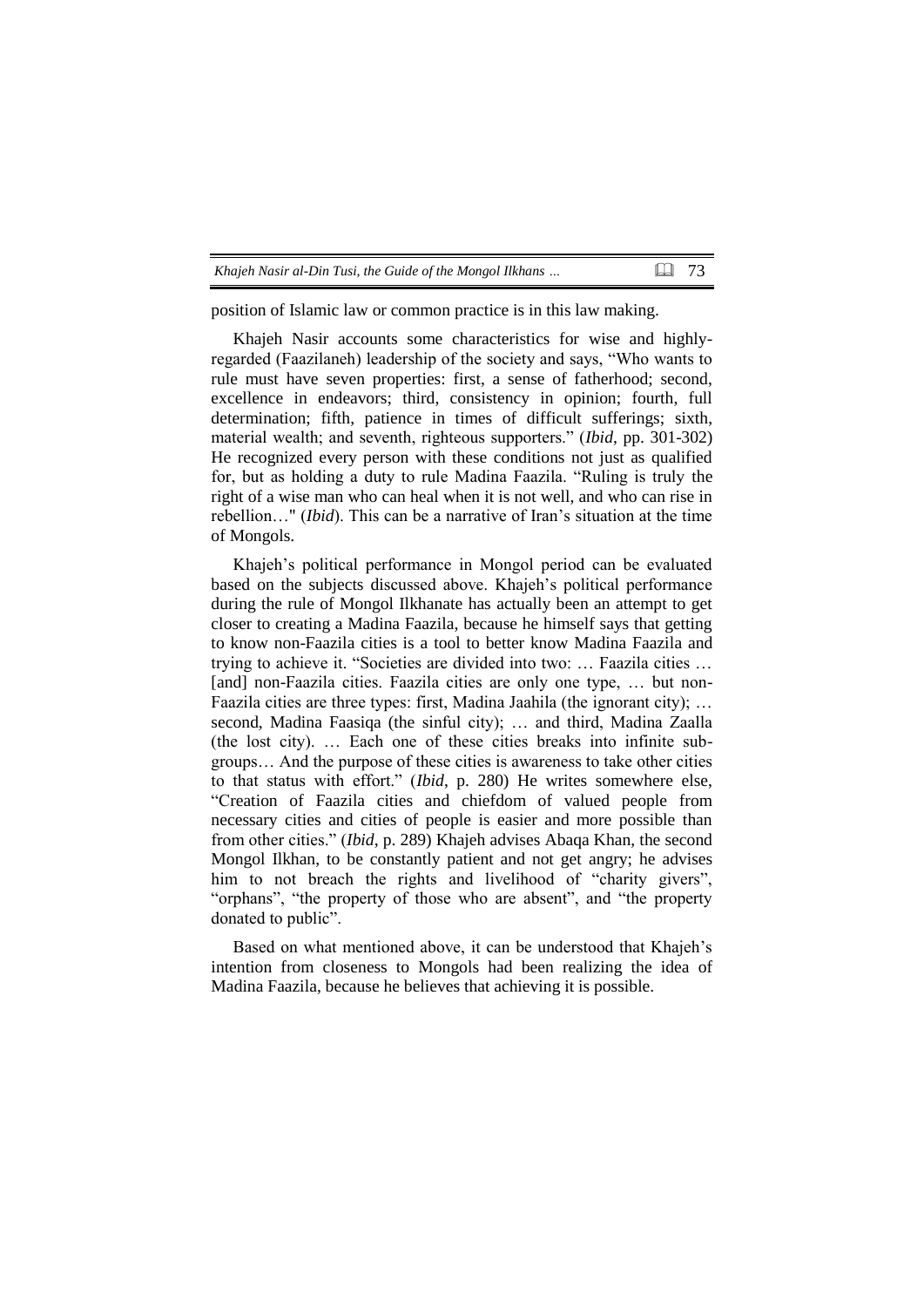#### **Conclusion**

Khajeh's period is the same time as Mongols' aggression and their consolidation of power in Iran. Considering that Khajeh is one of the scientific, religious, and political elite of his time and Mongols, on the other hand, were not accepted among people for a long time for religious, ethnic, and cultural reasons, the reasons behind the connection between and the collaboration of the two have long been a topic of speculation among historians and scholars. In this research, this collaboration was studied based on Khajeh's philosophical perspectives. In Khajeh Nasir al-Din Tousi's view, humankind is naturally a civil being and it is through social life and connections to other humans that humans are able to respond to their needs. For this goal to be realized, this connection shall be organized and the way it should be organized is for every person to hold their own distinctive position; and Madina (city) will be created in this way.

Khajeh introduces different types of cities among which there is only one type of city accredited and justified enough to hold the ability to lead people towards virtuousness and prosperity and this type of city is Madina Faazila; all other types of city are non-Faazila cities. In his opinion, it is through gaining knowledge regarding these different types of cities that humankind can recognize his path and step in the road to righteousness and prosperity. Hence, it is natural for Khajeh to believe in these, and firstly, account himself as free and willful, and secondly, to take a step towards achieving virtuousness, because in Khajeh's opinion, one must, first, gain knowledge and act on it before becoming the light of awareness for the rest of the people in the city.

In Khajeh Nasir's perspective, politics is a tool for humans to seek virtue. Humankind can use this tool to bring justice and promote it. This important issue has a rational, and religious base as well, and standing for it is even a duty. Henceforth, Khajeh has to stand by it as well and use it to justify his entrance to political matters.

Khajeh recognized politics as a goal-oriented act and connects its stability to wisdom. Therefore, a wise man, who is the only one deserving of government, must be a forward-thinking, lawful, and just person who can bring all these characteristics to action through his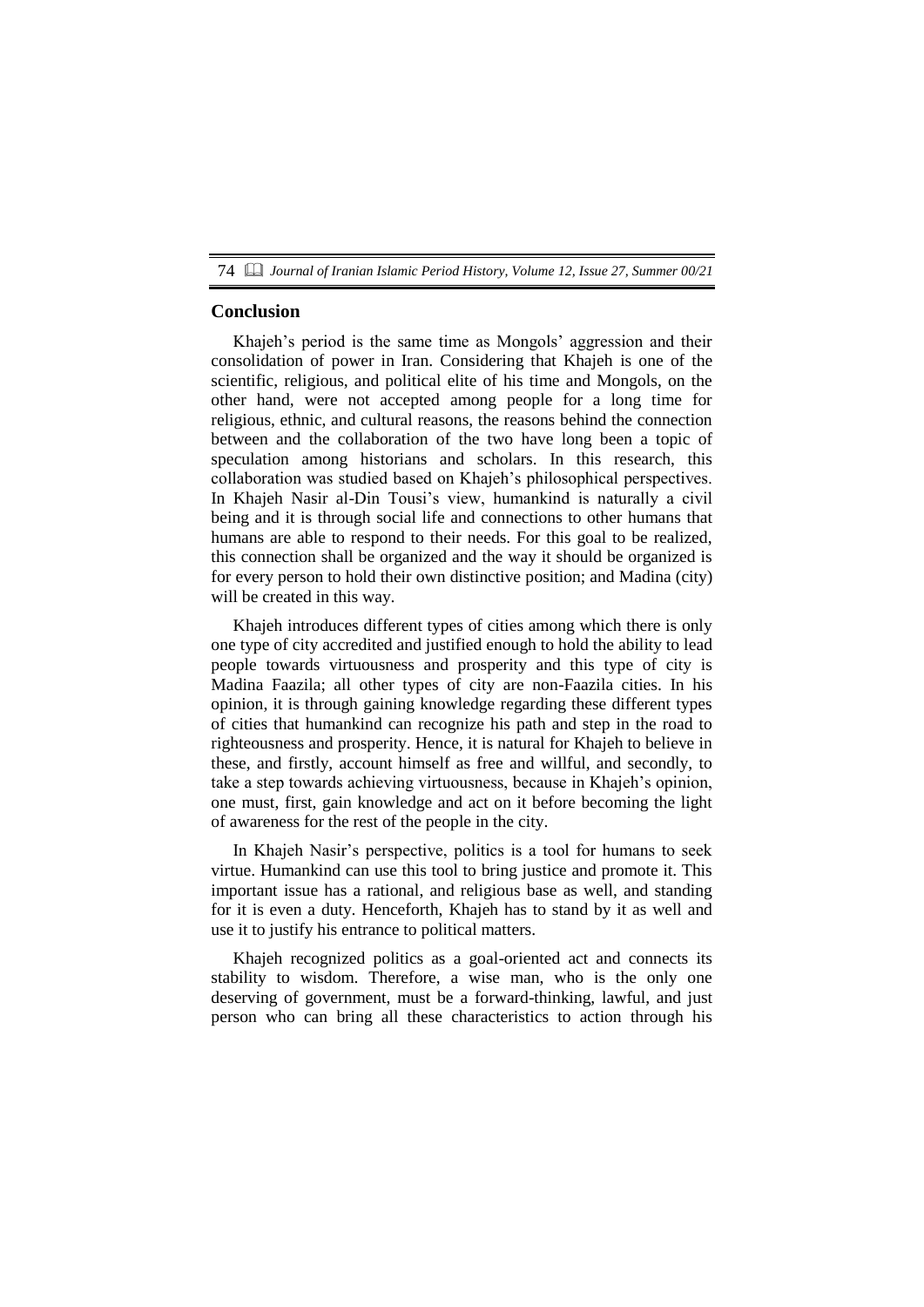| Khajeh Nasir al-Din Tusi, the Guide of the Mongol Ilkhans | Q 75 |  |
|-----------------------------------------------------------|------|--|
|-----------------------------------------------------------|------|--|

knowledge and promote wisdom amongst people. This way, the society will also focus on justness and gain virtuousness. Based on this, could the wise Khajeh, philosopher, specialist in religious law, and more, sit aside and refuse to get involved in such important matter? The answer is certainly no, since a wise man like Khajeh who has written the subjects and materials above would have never agreed to being a minister and counselor for Mongol Hulagu Khan without such incentives.

By writing this book and dedicating it to Hulagu, and by introducing different types of cities, evaluating each type, naming the positive or negative attributes of each, and finally choosing the best city, his goal has first and foremost been the education of pagan Mongols, especially the Mongol Ilkhanate, lacking a civilization. He not only theoretically showed this to Mongols, but also, with his practical entrance to the political system, wanted to first, make them theoretically understand justice, and then take them to the place of just behavior, a justness that can only be found in the framework of Madina Faazila.

The wise Khajeh did not want to act in harmony with Mongol Ilkhanate through collaboration to make a better material life for a short while, but he actually used this collaboration to educate not only them, but the whole society. He wanted to teach them that they will only be deserving and legitimate rulers if they act with Hikmat (wisdom), and people shall also accept the rule of wise people.

Khajeh believed that in Madina Faazila, only merits deserve to rule over the city and such ruler shall try to appoint other merits to posts and positions. In his opinion, a wise ruler who deserves the right to rule Madina Faazila is like a person who, first, because there is a patient, learns medicine to treat him, and second, because he knows medicine must act on his duty and treat all the patients in the society from all groups and classes. This physician himself must be healthy to be able to treat others. A wise ruler is similar to this healthy physician who must know the illnesses of the society and act on treating and healing them. In Khajeh's opinion, a ruler has, first and foremost, a duty to raise awareness in people. This is because in his opinion, when people learn about non-Faazila cities themselves, they will be automatically attracted to Madina Faazila, and so, in his opinion, a Madina Faazila is much more achievable than non-Faazila cities. Therefore, it must be concluded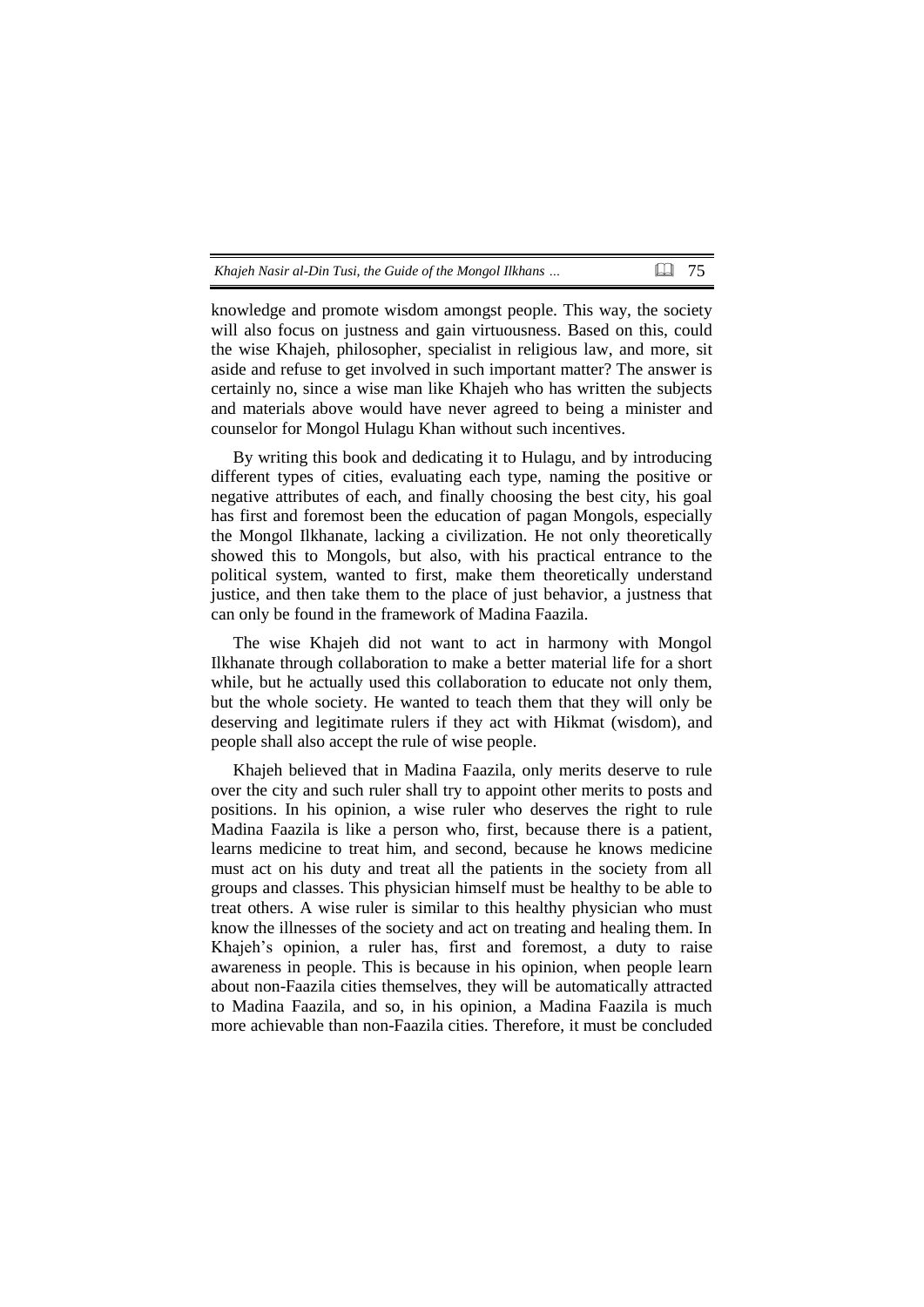that the context for realizing Madina Faazila should be prepared and this is a duty for any deserving person who takes a step in this direction and acts on his mission. Khajeh knows it as his responsibility to enter one of these non-Faazila cities that is closer to a Faazila city and then lead the people and the rulers toward Madina Faazila.